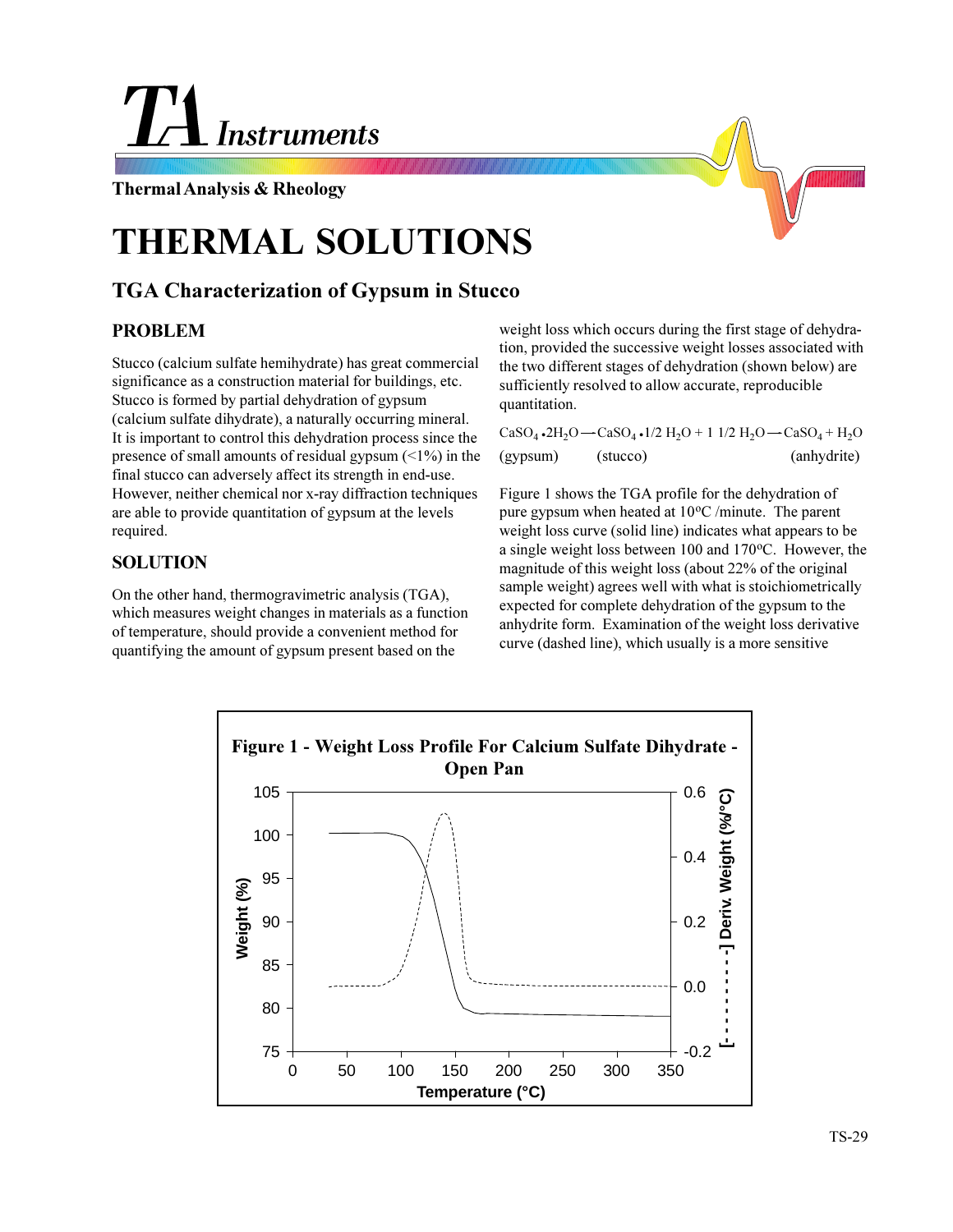

indicator of the presence of closely occurring multiple weight losses, also indicates apparently only one weight loss. Furthermore, even the use of slower heating rates and smaller samples does not improve resolution sufficiently to see the two weight losses.

Duval [1] has shown, however, that the resolution of successive TGA dehydration steps can be achieved by increasing the vapor pressure of water in the purge gas around the sample because the increased moisture above the sample effectively suppresses the dehydration processes and moves them to higher temperatures. Earlier studies on calcium sulfate hydrates using DSC evaluations in a sealed hermetic pan with a pinhole [2] indicate that that approach achieves similar results to the approach of Duval since the moisture evolved during the first stage of dehydration remains in the "head space" above the sample and suppresses the second stage. Therefore, it seems

reasonable that use of these "modified" DSC pans\* in conjunction with TGA (i.e., the sample is loaded into the DSC pan and then that pan is put into the TGA sample pan) may solve the weight loss resolution problem for calcium sulfate hydrates. Figure 2 shows that the successive weight losses are in fact resolved by this approach, yielding the expected stoichiometric results.

In the case of pure gypsum, both weight losses should, of course, be present. In properly processed stucco, on the other hand, the presence of the first dehydration weight loss is undesirable because it indicates the presence of residual gypsum. Figure 3, for example, shows the TGA profile for a stucco deliberately prepared to contain 2% gypsum evaluated using the TGA/pinhole DSC pan approach. Good resolution is observed between the two weight loss regions and a clean measurement is provided for the respective weight losses.